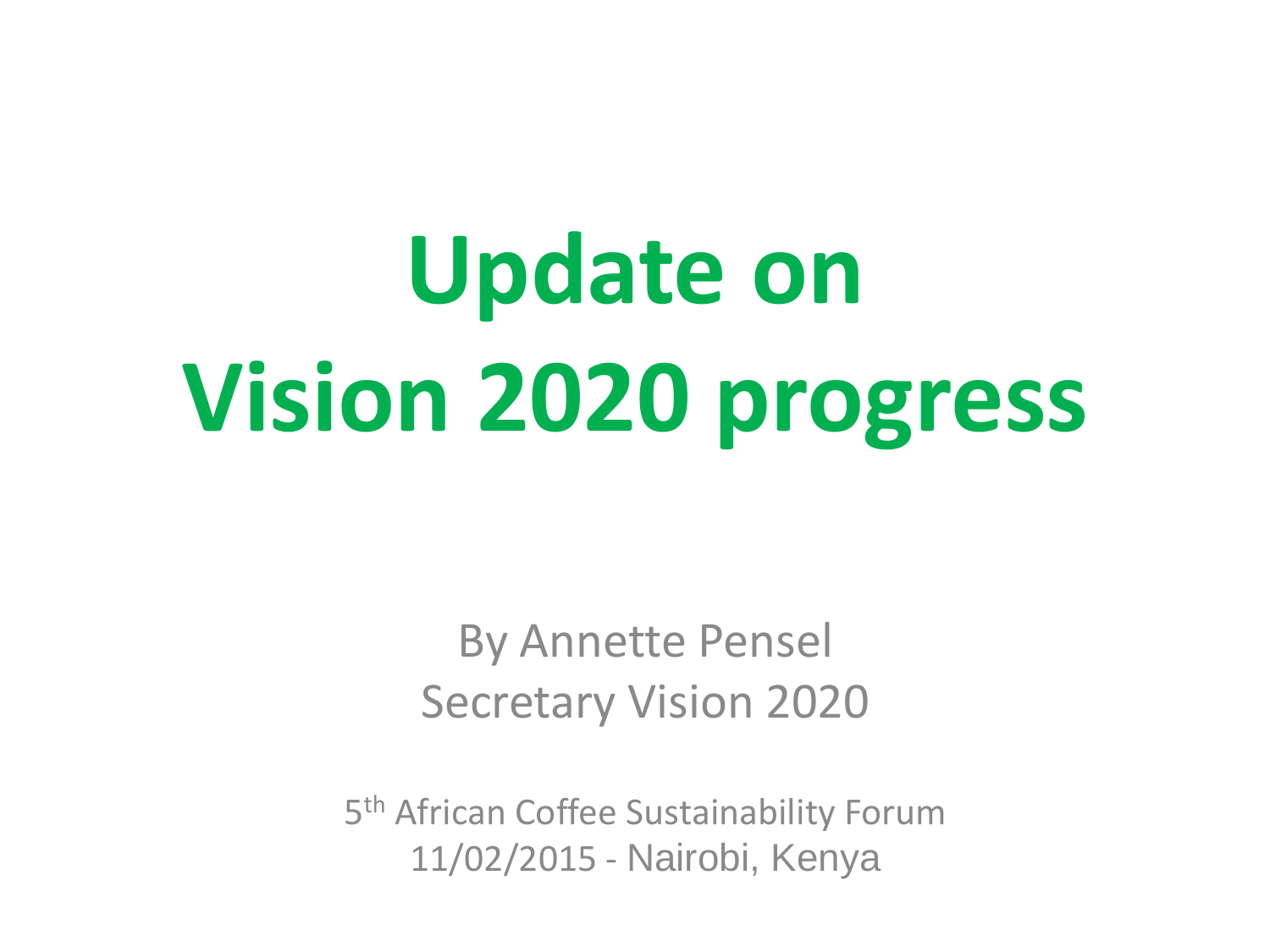### **CONTENT**

- Introduction "Sustainability"
- Vision 2020 Dialogues for a sustainable coffee sector
- Next steps call for action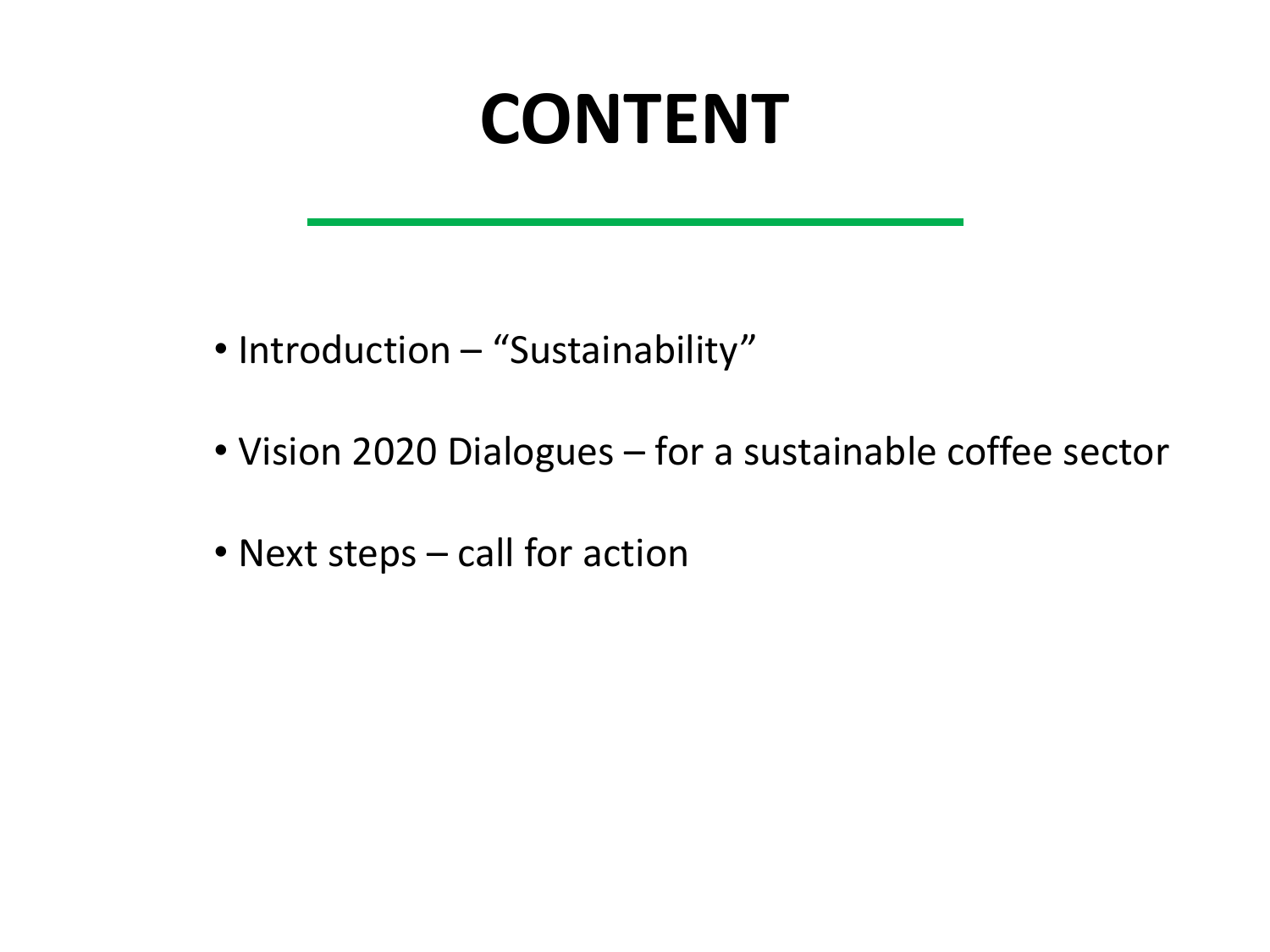#### **"Sustainability" – What does it mean today?**

- Business Case for the farmer?
- How to make coffee farming attractive for the next generations?
- How to build resilience into coffee supply chain?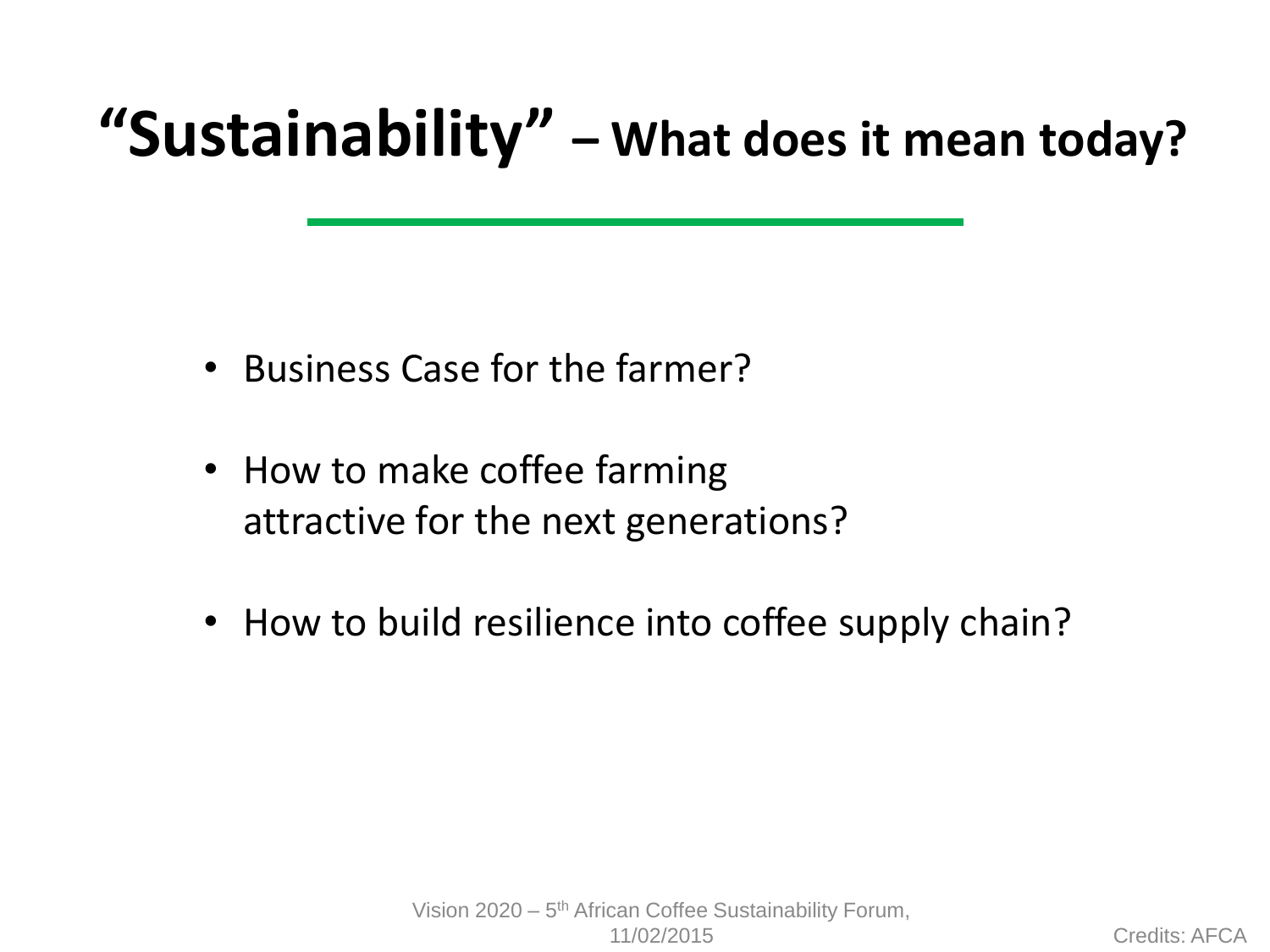# **VISION 2020 - Opportunity**

- Coffee leading the way in sustainability
- Firm vision and unique collaborative framework
- Collective impact on coffee farming farmer centric model: Farmer benefits, increased investments, systemic issues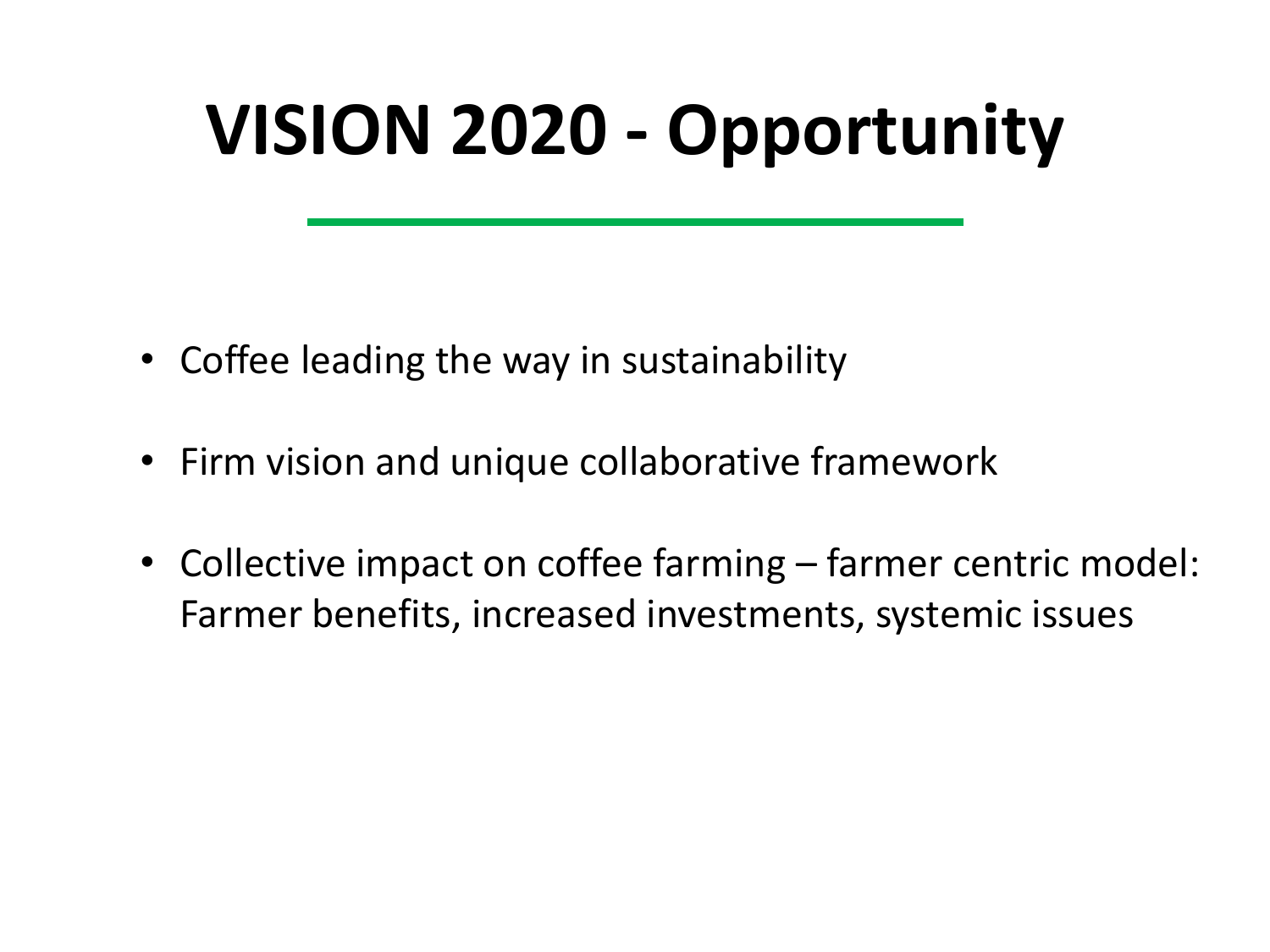## **VISION 2020 Dialogues**

Vision 2020 is the collaborative effort of key coffee stakeholders:

Vision 2020 aims to **build a public-private collaboration** to effectively realize its **collective impact** against sector challenges and vulnerabilities, ensuring the **resilience and livelihoods of coffee farming communities** and the industry as a whole.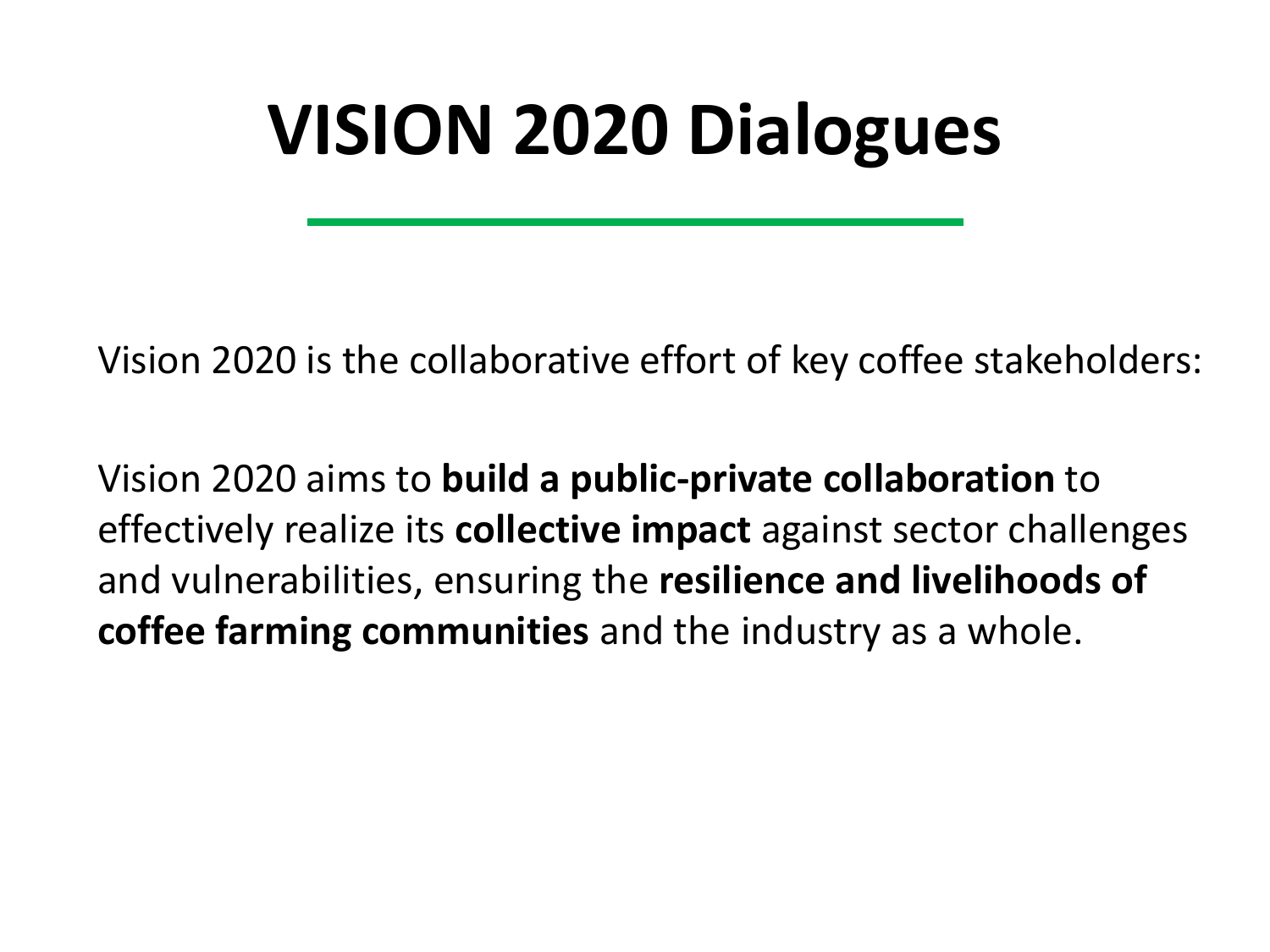# **VISION 2020 Dialogues**

Vision 2020 seeks to **align and coordinate the efforts and investments** of governments, producers, traders, roasters, donors, standards, and research through **a farmer-centric common agenda at national and global levels**.

- (June 2013) Workshop to develop a vision of the role of the 4 Association (4CA) beyond 2015 - Achieved broad consensus across the sector on the need for an effective "convening platform" (+ value of 4C Entry-level Standard)
- (July 2013) A 4C Internal Task Force was formed
- (Feb 2014) Enlarged Task Force including ICO, IDH and others
- (July 2014) Draft Vision 2020 and strategic framework elaborated, co-funded by SCP
- (Sep 2014) Proposal for MoU between ICO, 4CA, IDH The Sustainable Trade Initiative
- (Oct 2014) 4C Council allocates 4C budget to finalize the proposal
- (Nov 2014) ICO, 4CA and IDH draft roadmap & agree on concrete work-streams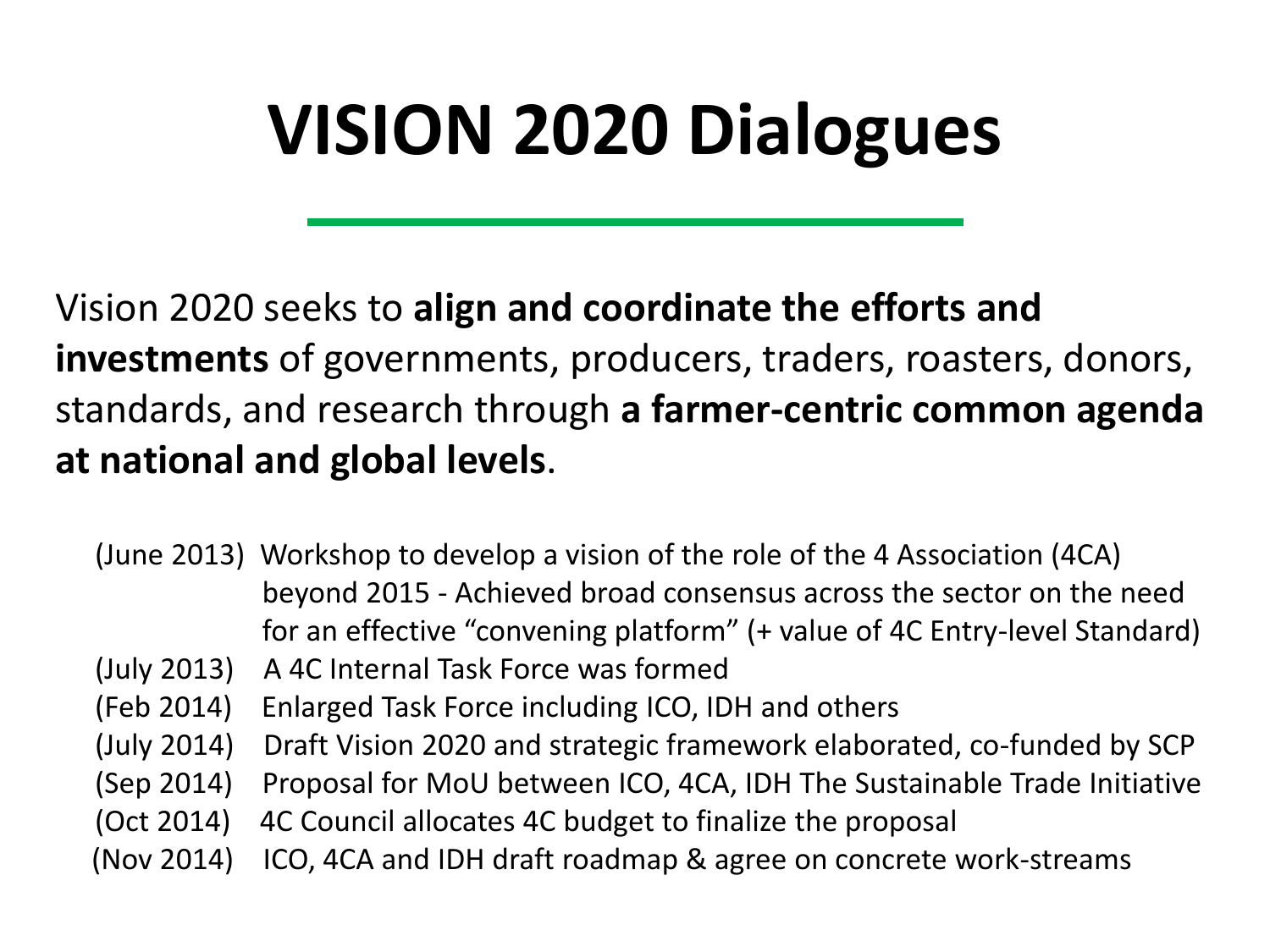# **VISION 2020 – Examples**

- **The MoU between ICO, 4CA, IDH** (to be formalized)
- **Standards collaboration workstream** with RA, UTZ, FT, 4C Standard
- **The Growing Coffee without Endosulfan project** (PAN UK | 4C Association |SCP | FAO | ISEAL | ICO)
- **Development of national sustainability curricula**  (partly co-financed by SCP The Sustainable Coffee Program)
- **Coffee Sustainability Forums** (organized by 4CA & SCP in collaboration with regional partners)
- **Support for the Vietnamese Coffee Coordination Board** (by SCP)
- **Access to finance forum by ICO**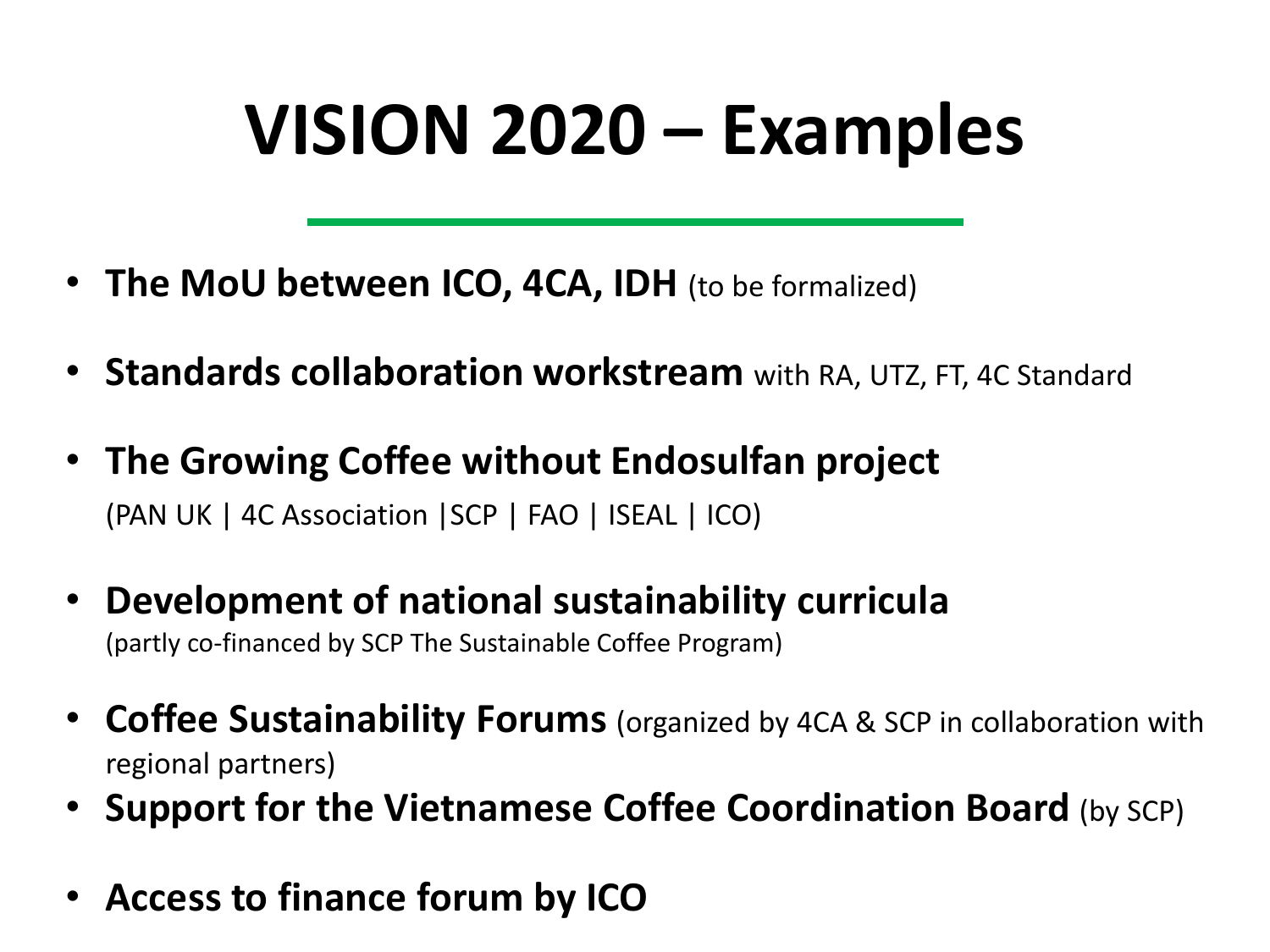## **VISION 2020 – Work-streams**

#### **1. Climate Change**

- Collaboration with Coffee & Climate and governments to roll out esp. Brazil, Vietnam, East Africa, Colombia, Indonesia, Ethiopia
- **2. National sustainability curriculum (NSC)**
	- ICO endorsement / encouragement of NSC process (Vietnam, Brazil, Uganda, Tanzania, Indonesia, Colombia, Ethiopia)
	- Roll out through public / private extension services

#### **3. Access to Finance**

Workstream under development with further partners (Africa)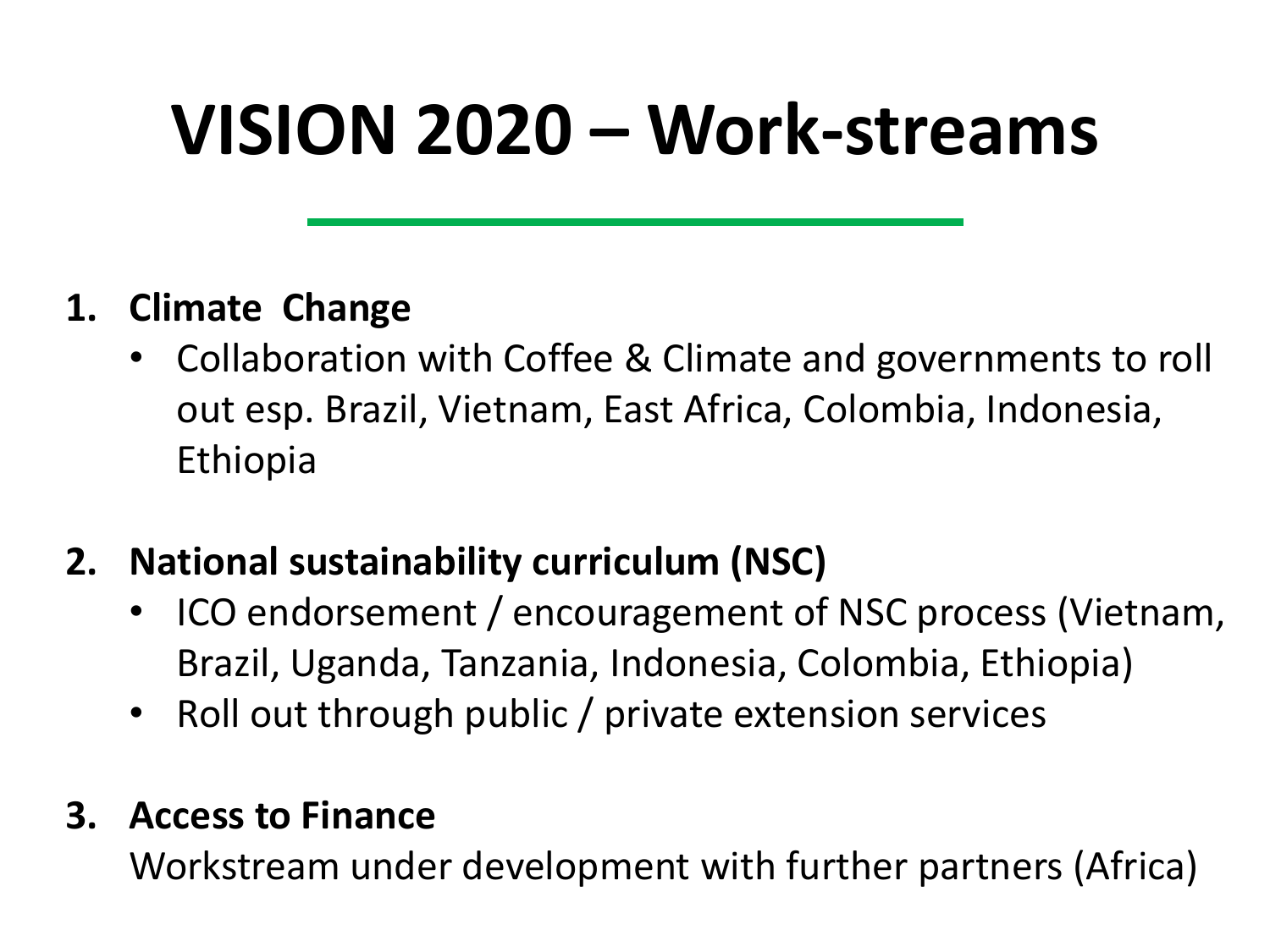## **VISION 2020 – Timeline**



**Roadmap for Alliance Communication and Outreach**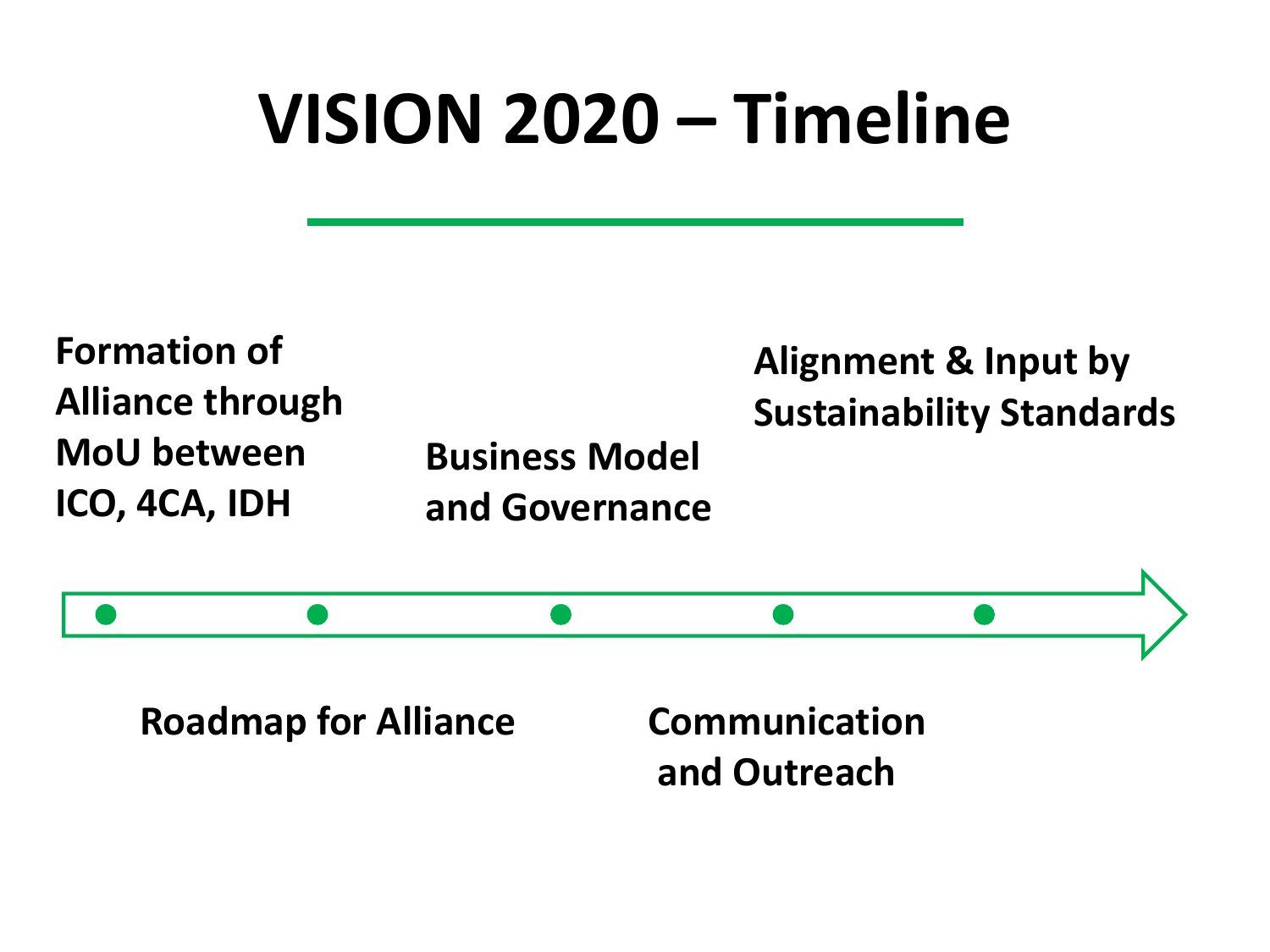# **VISION 2020 – Call for Action!**

- What is your vision? What will you do?
- How will you be involved?
- What do you expect from private sector?
- What role can AFCA play?
- How can donors, NGOs contribute?
- How can ICO, IACO support?
- Please join the Vision 2020 consultation meeting in April 2015!